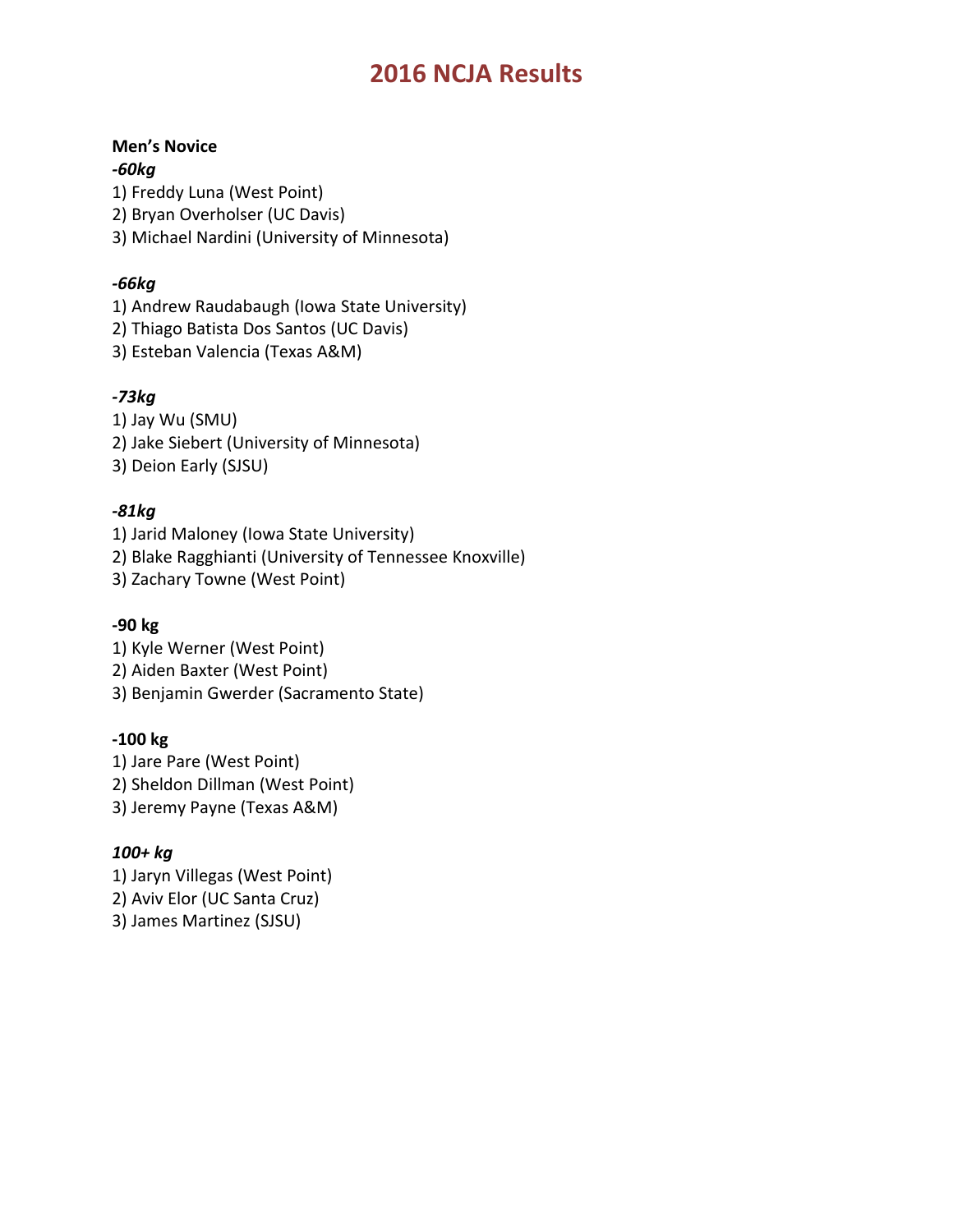# **Women's Novice**

## *-48kg*

1) Bernice Fan (SJSU) 2) Ka Man Woo (UC Davis) 3) Amil Mathew (SJSU)

## *-52kg*

1) Nicolette Yee (SJSU) 2) Justine Carrasco (Texas A&M) 3) Araceli Sandoval (West Point)

# *-57kg*

1) Kelsey Clark (UC Davis) 2) Brittany Bicomong (SJSU) 3) Joud Fahmy (Santa Monica College)

## *-63kg*

1) Elaine Haggard (West Point) 2) Rikki Fearon (West Point) 3) Cassandra Tang (UC Berkeley)

## *-70kg*

1) Megan Kinsey (West Point) 2) Biti Nguyen (SJSU)

## *-78kg*

Empty

## *+78kg*

1) Amelia Knuth (Iowa State University) 2) Patricia Randal (Texas A&M)

3) Gabriella Wolf-Gonzalez (Texas A&M)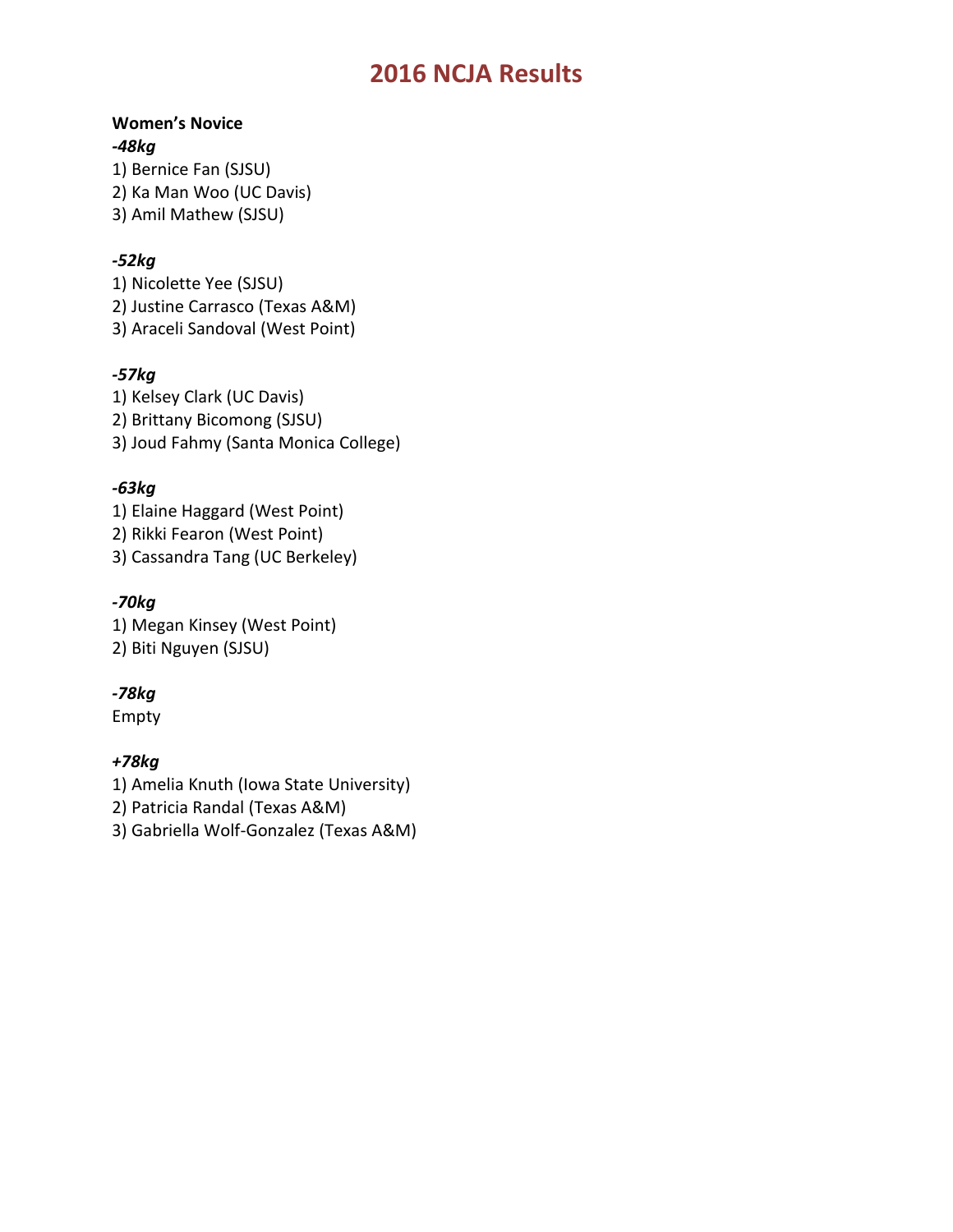# **Men's Standard**

## *-60kg*

1) Aaron Fukuhara (Long Beach)

2) Timothy Liang (UC San Diego)

3) Tyler Chen (University of Utah)

# *-66kg*

1) Branden Worthen (Fairleigh Dickenson University) 2) Brenton Hsu (SJSU) 3) Cooper Sciascia (SJSU)

# *-73kg*

1) Erik Collin (Palomar College) 2) Bryce Oishi (UC San Diego)

3) Aleksander Balayan (Glendale)

# *-81kg*

1) Alexander Graves (Palomar College) 2) Jacob Nickel (University of Texas at San Antonio) 3) Ryan Roth (West Point)

# **-90kg**

1) Ishmael McGinty (West Point) 2) Eric Skylar (Schenectady College) 3) John Santos (West Point)

# *-100kg*

1) L.A. Smith III (SJSU) 2) Mason Kumashiro (West Point) 3) Denny Nguyen (University of Washington)

# *+100kg*

1) Arash Valizadeh Soofani (SJSU)

2) Brad Mikinski (West Point)

3) Jaryn Villegas (West Point)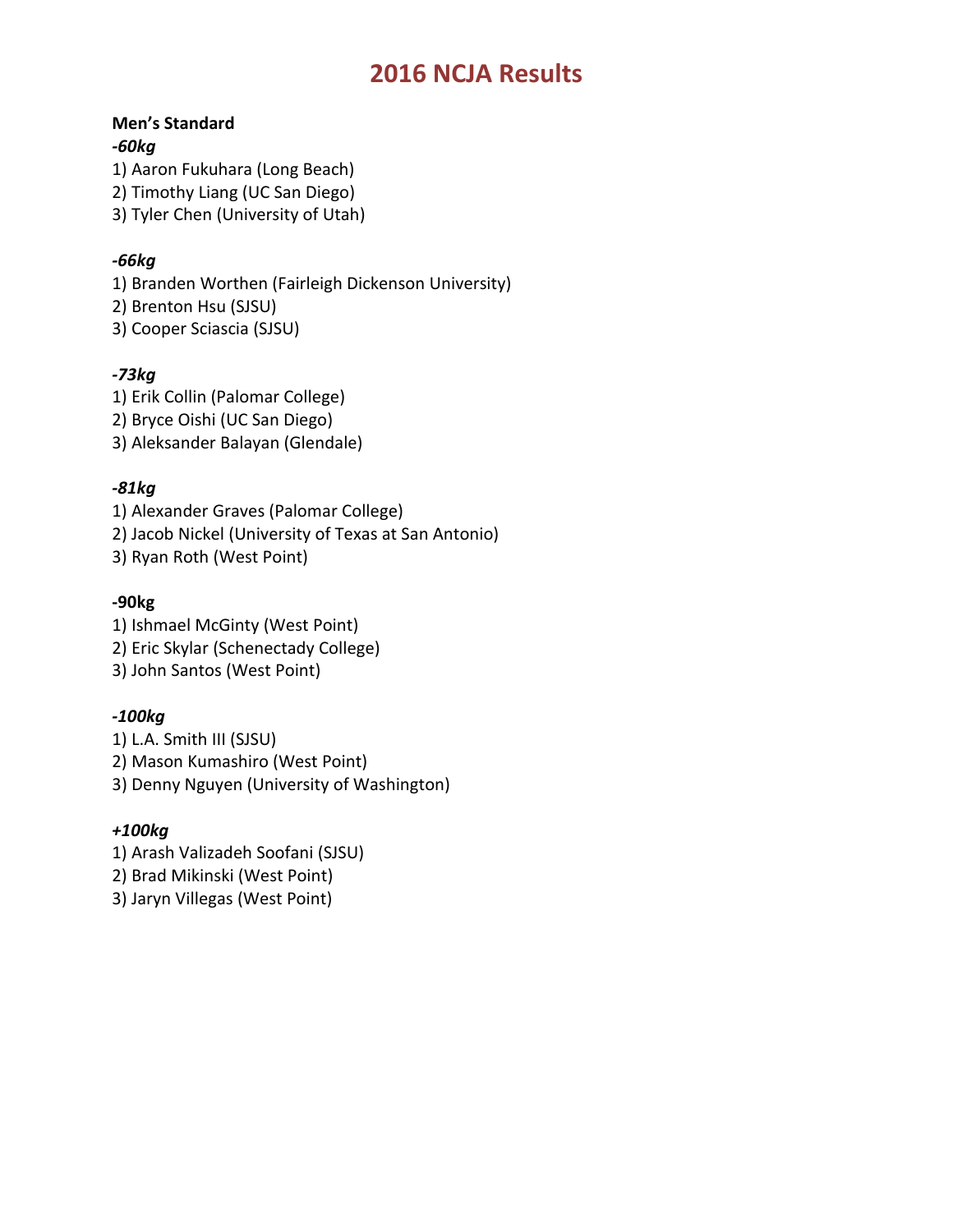## **Women's Standard**

*-48kg*  1) Destinee Nagtalon (SJSU) 2) Jenna Schurr (UC Davis)

#### *-52kg*

1) Elaine Ramos-Tandjung (SJSU) 2) Justine Carrasco (Texas A&M) 3) Araceli Sandoval (West Point)

#### *-57kg*

1) Miranda Imamura (CSUF Fresno State) 2) Lauren Diaz (Iowa State University) 3) Nicole Taniguchi (University San Francisco)

#### *-63kg*

1) Alisha Galles (SJSU) 2) Isadora Freelander (Sarah Lawrence College) 3) Hannah Tsutsui (Long Beach)

## *-70kg*

1) April Fehr (SJSU) 2) Megan Kinsey (West Point)

## *-78kg*

1) Kendra Kehrli (Iowa State University)

#### *+78kg*

1) Patricia Randal (Texas A&M)

2) Della Riverra-Casanova (Iowa State University)

3) Gabriella Wolf-Gonzalez (Texas A&M)